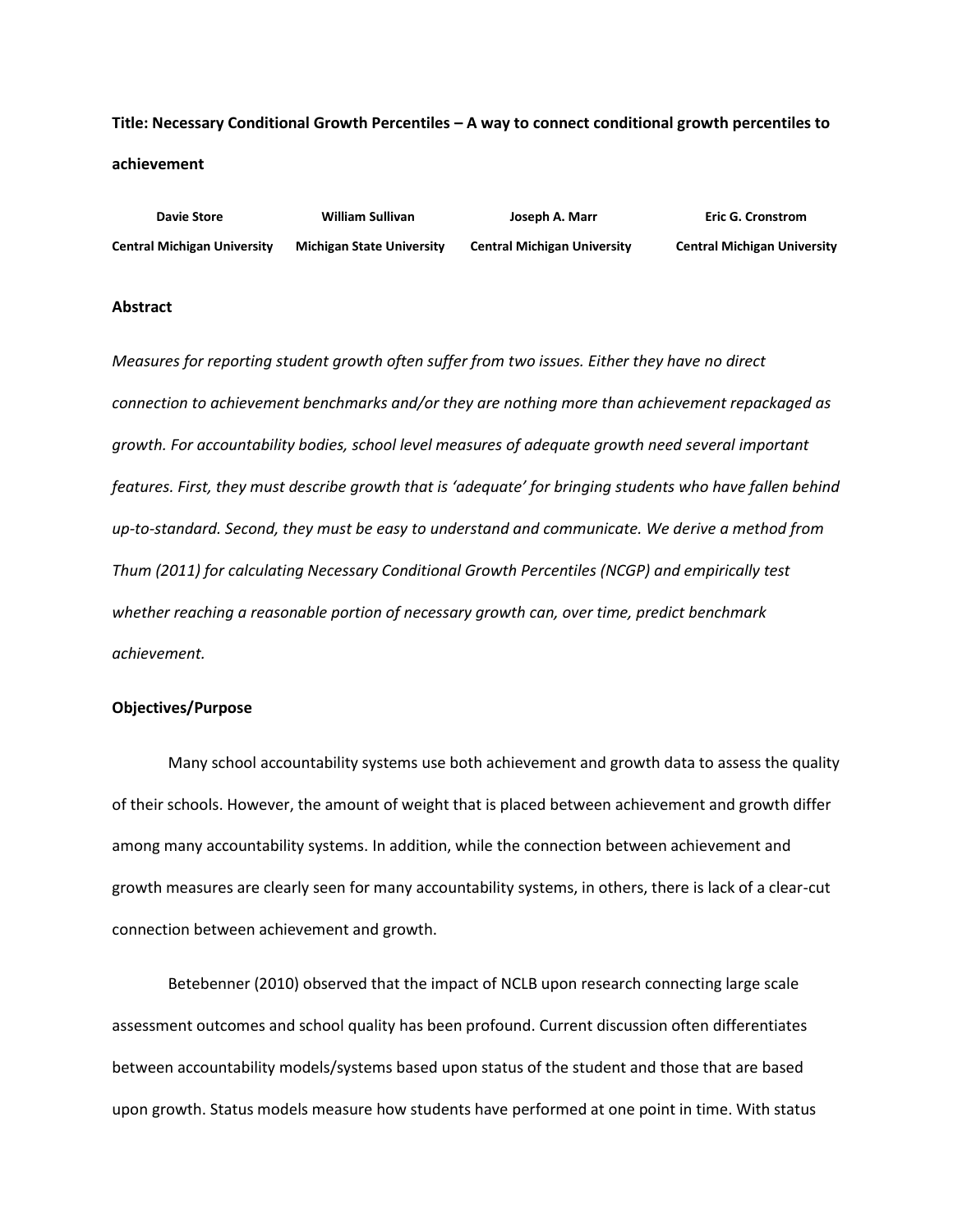models, students are put into categories also known as achievement levels depending on their level of mastery for the skills and knowledge being assessed. Such levels of mastery may include *advanced, proficient, partially proficient (basic),* and *below proficient*. Betebenner (2010) concludes that accountability systems constructed according to federal adequate yearly progress (AYP) requirements are based on a status model of achievement—annual "snapshots" of student's achievement to make judgments about school quality. Specifically, NCLB requires schools to be evaluated based upon the percentage of students scoring at or above a "proficient" level of achievement. Unsurprisingly, such "snapshot" measures of student achievement have received heavy criticism from many stakeholders (Linn, 2003; Linn, Baker & Betebenner, 2002) for their failure to take into account the condition students were in before the current "snapshots" were taken. For example, an average-scoring student who started at the bottom may have achieved more than a high-scoring student who started out as a high performer i.e., a student moving from below proficient to proficient vs. another student who moves within a higher but same achievement level, e.g., from advanced level to advanced level. In such cases, the need to account for how far students have moved in terms of their performance in order to reach the status at which they are becomes contextually important. These inadequacies call for the use of growth models.

Student growth models therefore seek to qualify current achievement with respect to prior achievement. In practice, student academic growth has been defined as the change in achievement status between two or more time points. Growth models have been used to measure the changes that connect student scores over time. O'Malley, Murphy, McClarty, Murphy and McBride (2011) broaden the definition of growth models to include changes in proportions of students meeting proficiency from one year to the next, score changes made by students over two or more occasions and to measures that predict a student's future scores. These authors elaborate that accurate or justifiable use of the term "student growth model" requires the satisfaction of the following conditions;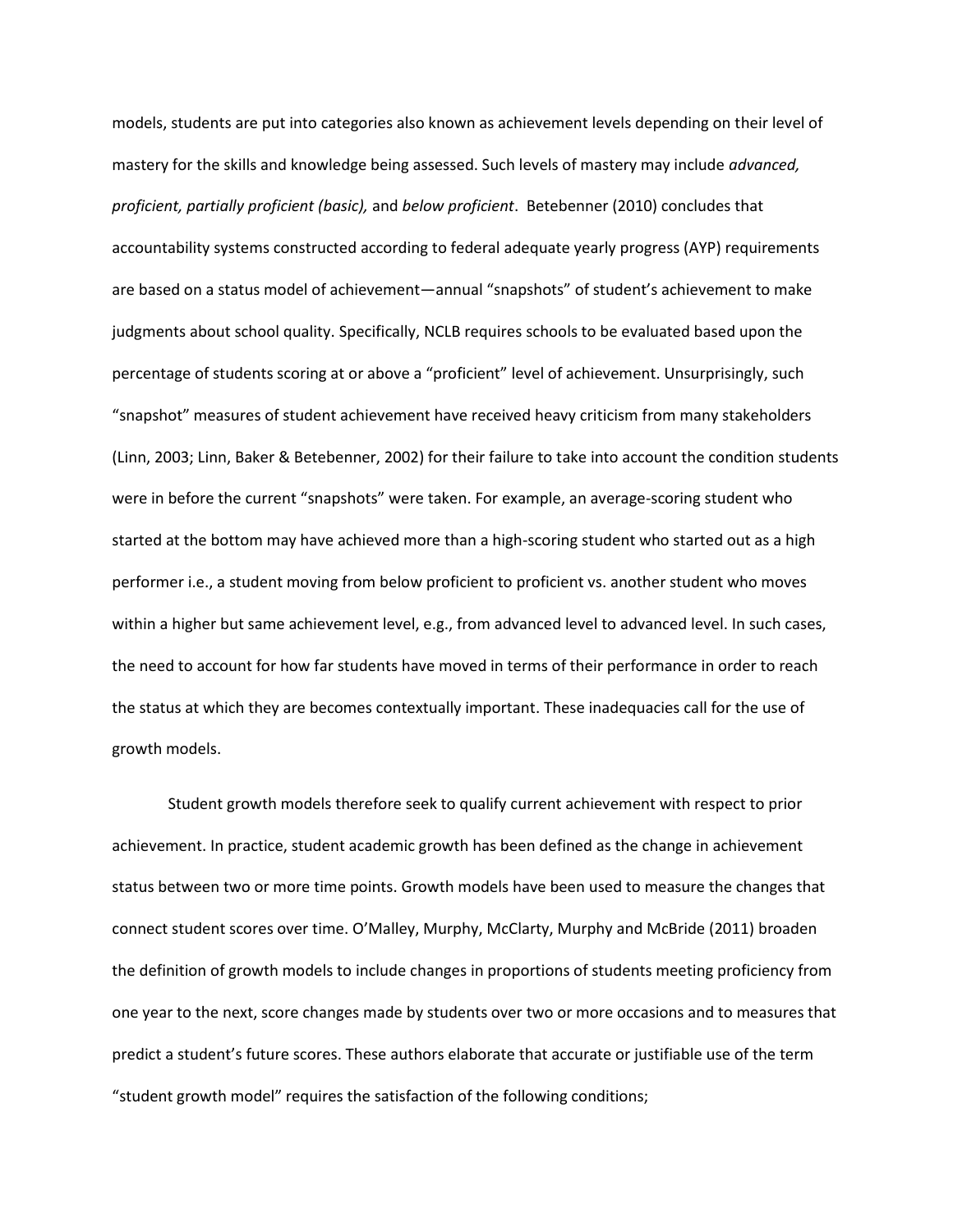- A) Scores can be mathematically compared from one occasion to another i.e., measured on the same scale
- B) Scores can be connected to the same students over two or more occasions
- C) Scores should show changes that indicate trait changes.

In addition to the inadequacies of status models stated above, another reason for the use of growth models is that they align well with one of the fundamental goals of education—student learning (O'Malley, Murphy, McClarty, Murphy & McBride, 2011). It is the goal of every educator to ensure that students are learning and that ultimately, students' level of skills and knowledge acquisition are improving over time. For example, when the NCLB legislation was used, states were required to show academic progress by bringing all students up to the proficient level on state tests by 2013-2014. This task required that accountability systems document how learning occurred on a yearly basis for all students (proficient or not) in order to determine whether schools are on track to achieving this goal. This could only be realized if growth models are used.

Further, unlike status models, growth models focus on the educational development of individual students regardless of whether they meet or do not meet proficiency targets. Parents, teachers and administrators are equally interested in the educational development of individual students and desire to understand whether observed student progress is reasonable and appropriate. This information is not reflected in status models that calculate the percentage of students meeting proficiency in a school.

There are many growth models that are used by different school accountability bodies. The key to using growth data appropriately and effectively is to properly align questions to be asked and the model that can derive such answers (Ernst & Wenning, 2009). Because growth analyses are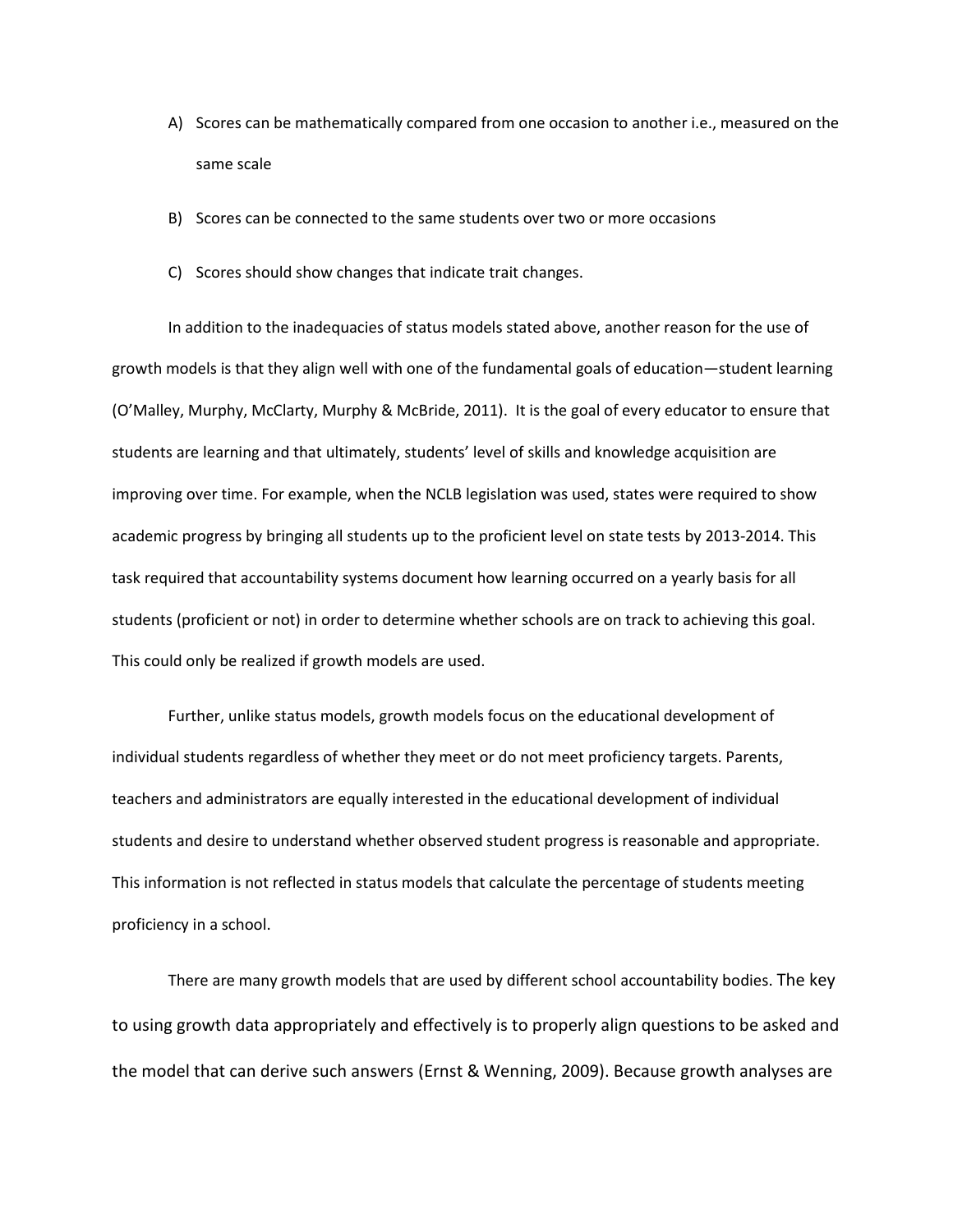designed to answer unique questions and accomplish different goals, growth models vary from one state to another or from one school accountability body to another. In general, in addition to using growth data to fulfil federal compliance requirements, states also use growth models for teacher evaluation, individual student comparisons, adequate yearly progress determinations and state accountability (Institute of Education Sciences-Statewide Longitudinal Data Systems Working Group, 2012). Currently, year-to-year gain models, level transition growth models, trajectory models, projection (prediction) models, student growth percentile models and value added models are the commonly used growth models among states that are fulfilling the purposes described above.

However, the ultimate goal for using growth models is to gauge how students are progressing towards the skills that are deemed necessary for different grade levels. While it is easy to connect growth to achievement using some growth models, the relationship between student growth and achievement is not clear-cut for other growth models. For example, it is not easy to make connections between normative growth and levels of achievement that students get to. As many have observed, the relative ranking of students based on percentage of students whom a student has outperformed on a test in itself does not provide an accurate measure of students' overall improvement. Ooms (2013) argues that students/schools are doing well only in a relative sense: they are doing well compared to other test-takers who took the same test—they may or may not be doing well in preparing students for college and career. It is likely that a student may have a higher percentile ranking when compared to a group of low achieving students and yet the same student may not rank higher when compared to another group of high achieving students.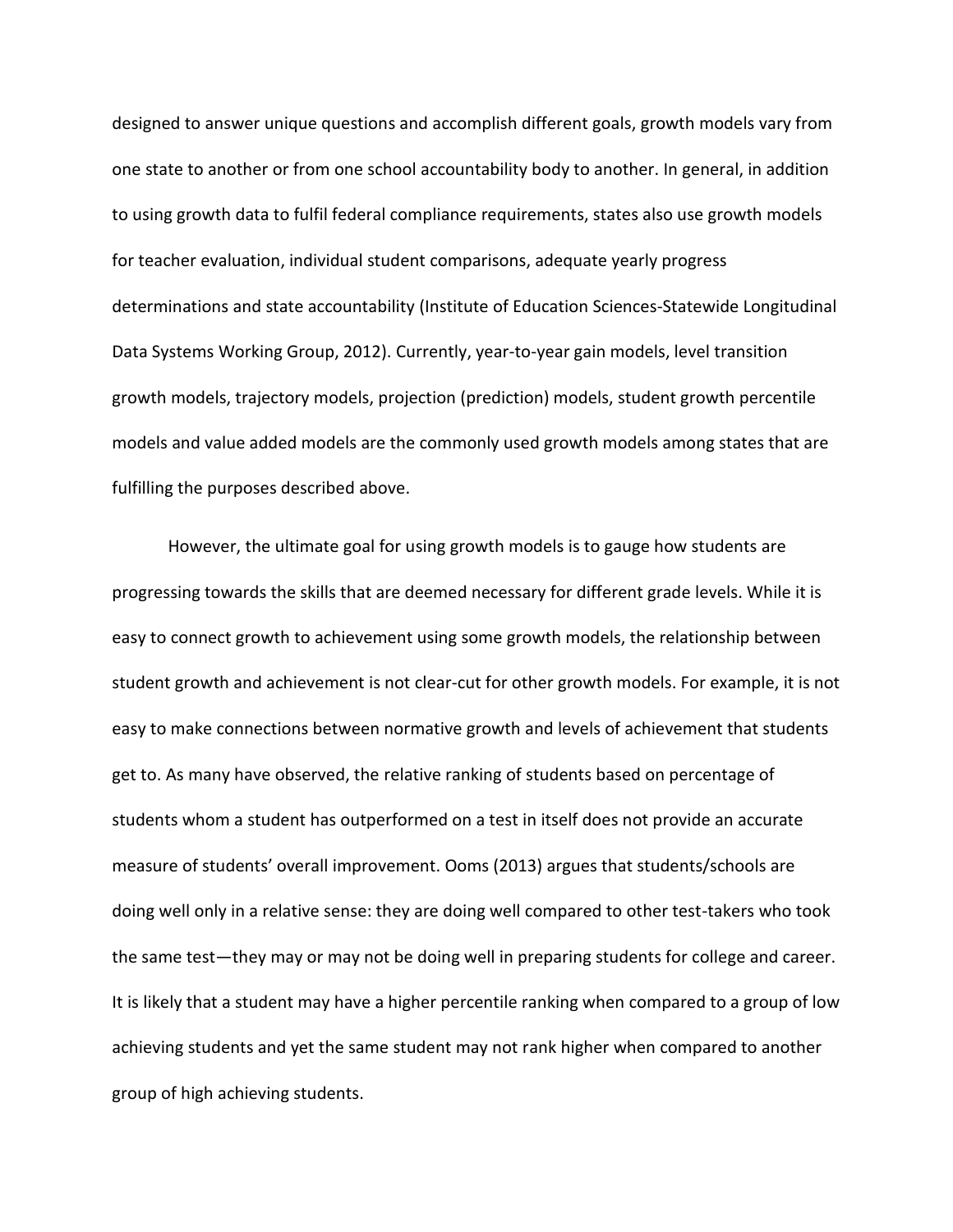This study uses Northwest Evaluation Association (NWEA) MAP Growth assessments and the growth projections and conditional growth percentiles that are derived using a multilevel growth modeling methodology (Thum and Kuhfeld, 2020), where a student's expected amount of growth depends on the starting score, grade level, subject and the weeks of instruction between two testing events. Many educators use NWEA growth data to assess how students are growing relative to the normative group. With the data, educators are able to make inferences about the relative ranking of their students in comparison to the normative group. NWEA periodically updates their norms to ensure that any changes in the performance of the population are reflected through the use of a new norming group.

As is the case with many growth percentile methodologies, connecting normative growth to achievement is important. Unfortunately, many users of NWEA growth percentiles have not taken the step to connect the growth that they observe from assessment reports to achievement. As a result, growth and achievement information are isolated – there is no real way of knowing how much growth will lead to reaching some specified levels of achievement e.g., proficiency on state standardized assessments. Stated differently, the inclusion of growth metrics devoid of any achievement context has resulted in questions about how much growth is required to meet a standard. This line of research is typically called "growth to standard" or "adequate growth." Conditional growth models tell us what we should expect of a student with relation to their peers. This has the advantage of setting reasonable expectations for student learning. For low performing students, this means comparing their growth to other low performing students. This often means that even if the student performs relatively well, they still do not catch up to the benchmark, just like their peer group. This is the deficiency in using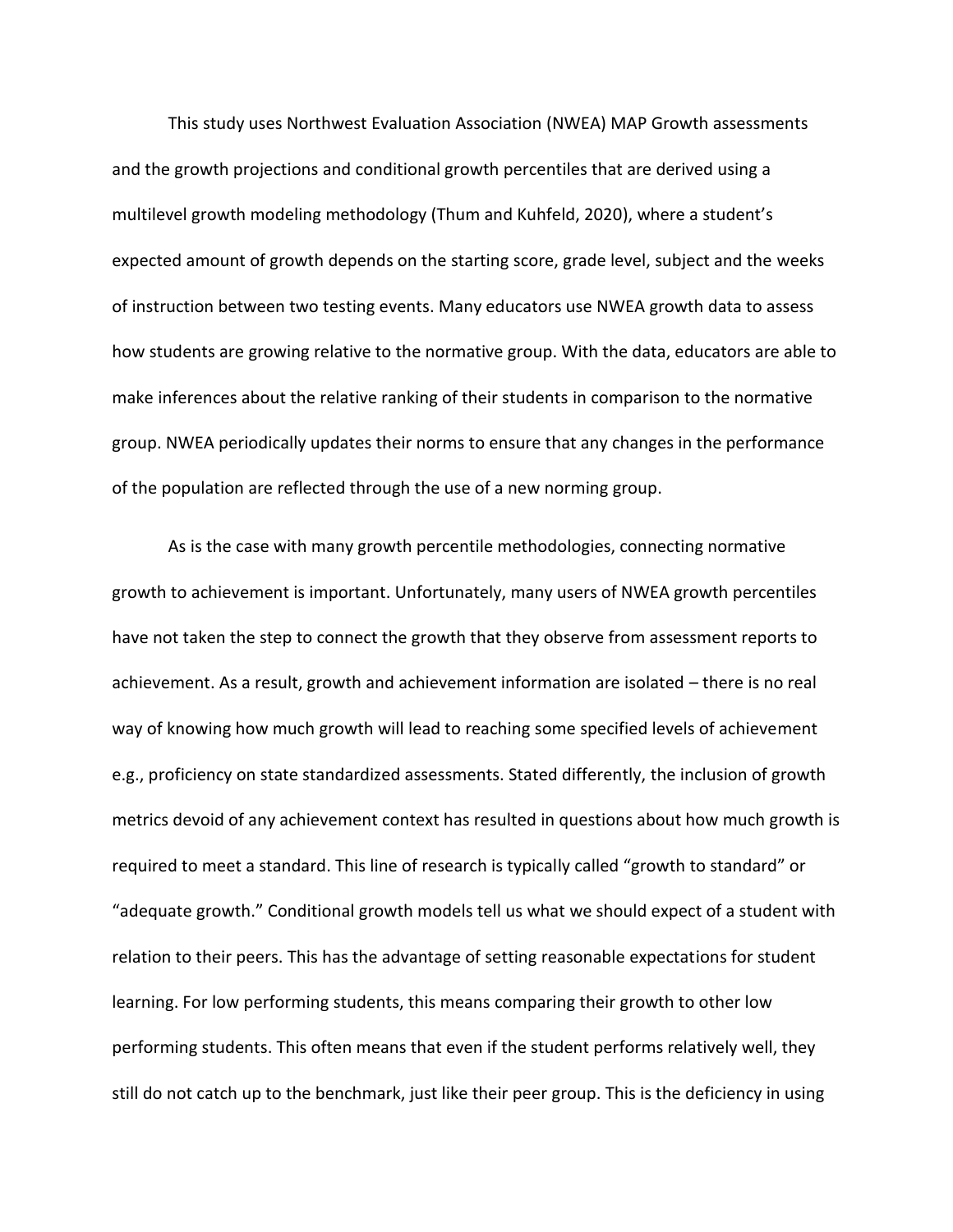conditional growth measures such as NWEA's Projected Growth to gauge school effectiveness. For most data users of conditional growth, their goal is to connect the normative growth to some standard such as state proficiency standards or college readiness benchmarks. To accomplish that, the use of adequate growth or necessary growth becomes vital.

In general, many accountability entities have developed protocols that attempt to incorporate achievement and growth in a multidimensional manner (status, trend, local comparisons). A priority in recent years is student growth. A leading reason for this priority on student growth is due to research that suggest that achievement rates (growth) varies largely between schools and not simply within schools (Bryk and Raudenbush, 1998; Attenberry and McEachin, 2020). A focus on growth means focusing on an outcome more insulated from contextual factors more likely to affect student achievement, like socioeconomic status.

Because reporting the amount of conditional growth a students or groups of students have year after year does not present any bearing in relation to the standards, even if the amount of growth is above typical, this paper presents a growth-to-standard measure which can be scaled to accommodate reasonable growth targets. This measure which we call Necessary Conditional Growth Percentiles (NCGP) performs better than Projected Growth at predicting students catching up to the benchmark over a three-year period.

#### **Methods**

NWEA's conditional growth percentiles are used as a basis for the development of our measure. These conditional growth percentiles are computed using the Conditional Growth Index (CGI), which is a standardized metric or a z score, that provides context for how much growth a student showed compared to his or her own projection. Precisely, fall to spring CGIs are calculated using the following three pieces of information: a) a student's fall to spring gain, 2) a student's growth projection based on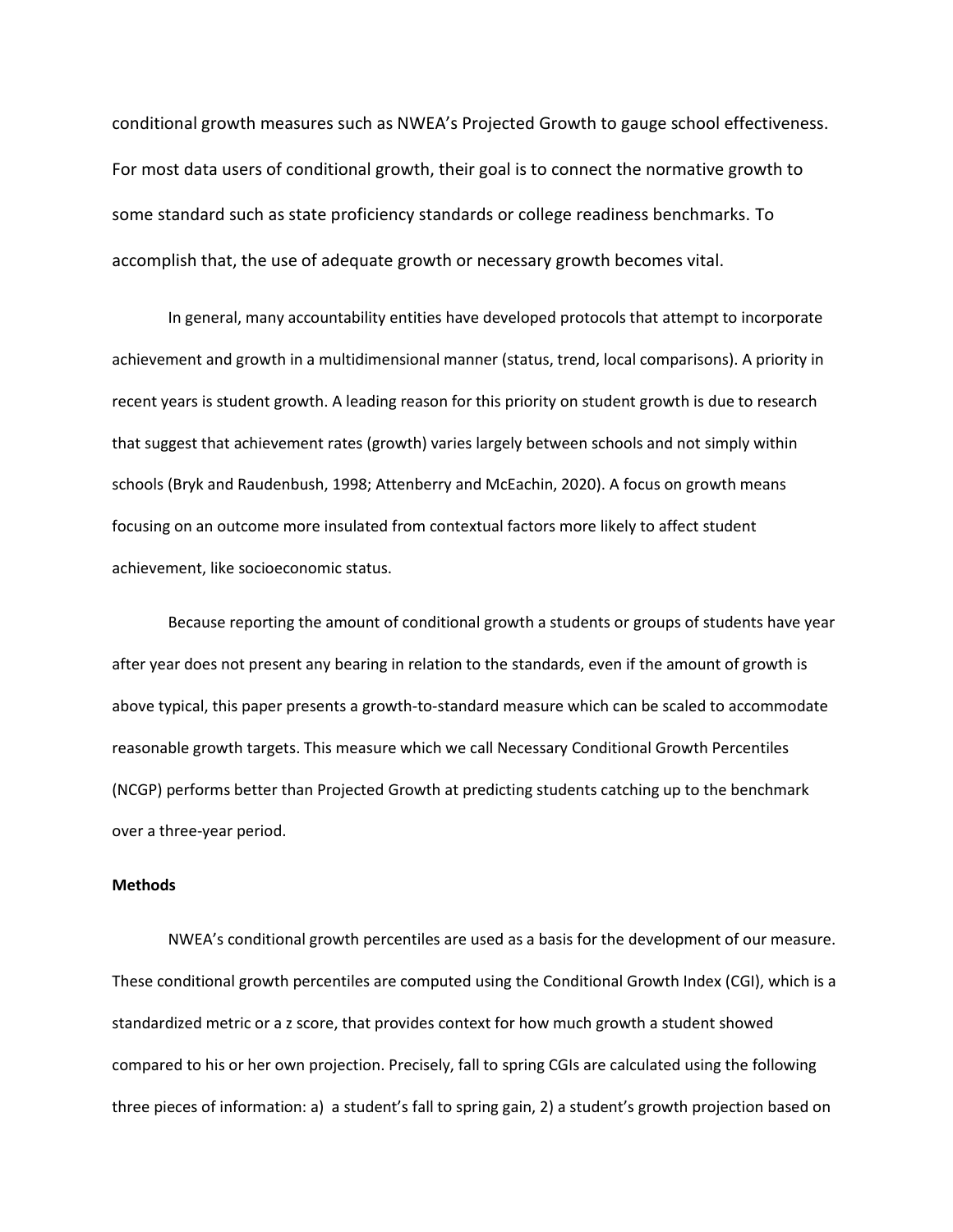the student's grade, starting RIT score, weeks of instruction and the standard deviation of fall to spring growth for a student's academic peers. Simply stated, CGI is a standardized difference between a student's observed gain and projected growth:

#### CGI = (Fall to Spring Observed Gain − Fall to Spring Projected Gain)/Standard deviation of growth

CGIs are then transformed into Conditional Growth Percentile (CGP) ranks to provide normative information about how student growth compares to that of other students across the nation. However, NWEA's conditional growth percentiles do not provide a sense of whether students' growth is adequate to meet grade level normative achievement benchmarks or other achievement standards, e.g., state standards on different state assessments. The current study therefore extends NWEA's conditional growth percentiles by examining Necessary Conditional Growth, which is the amount of growth needed for a student to meet grade level achievement norms. Similar to CGIs, Necessary Conditional Growth Index (NCGI) is computed as follows:

### *NCGI = (Difference between Fall score and grade level norm score − Fall to Spring Projected Gain)/Standard deviation of growth*

NCGIs are also transformed into Necessary Growth Percentiles (NCGPs), similar to the same procedure as CGIs.

If a student's Conditional Growth Percentile is more than the student's Necessary Conditional Growth Percentile, then the amount of growth is deemed to be adequate. Conversely, if a student's Conditional Growth Percentile is less than the student's Necessary Conditional Growth Percentile, then the amount of growth is deemed to be inadequate.

However, fall to spring necessary growth (growth over one school year) may be too lofty a goal within such a short period, especially for very low achieving students who need to grow a lot in order to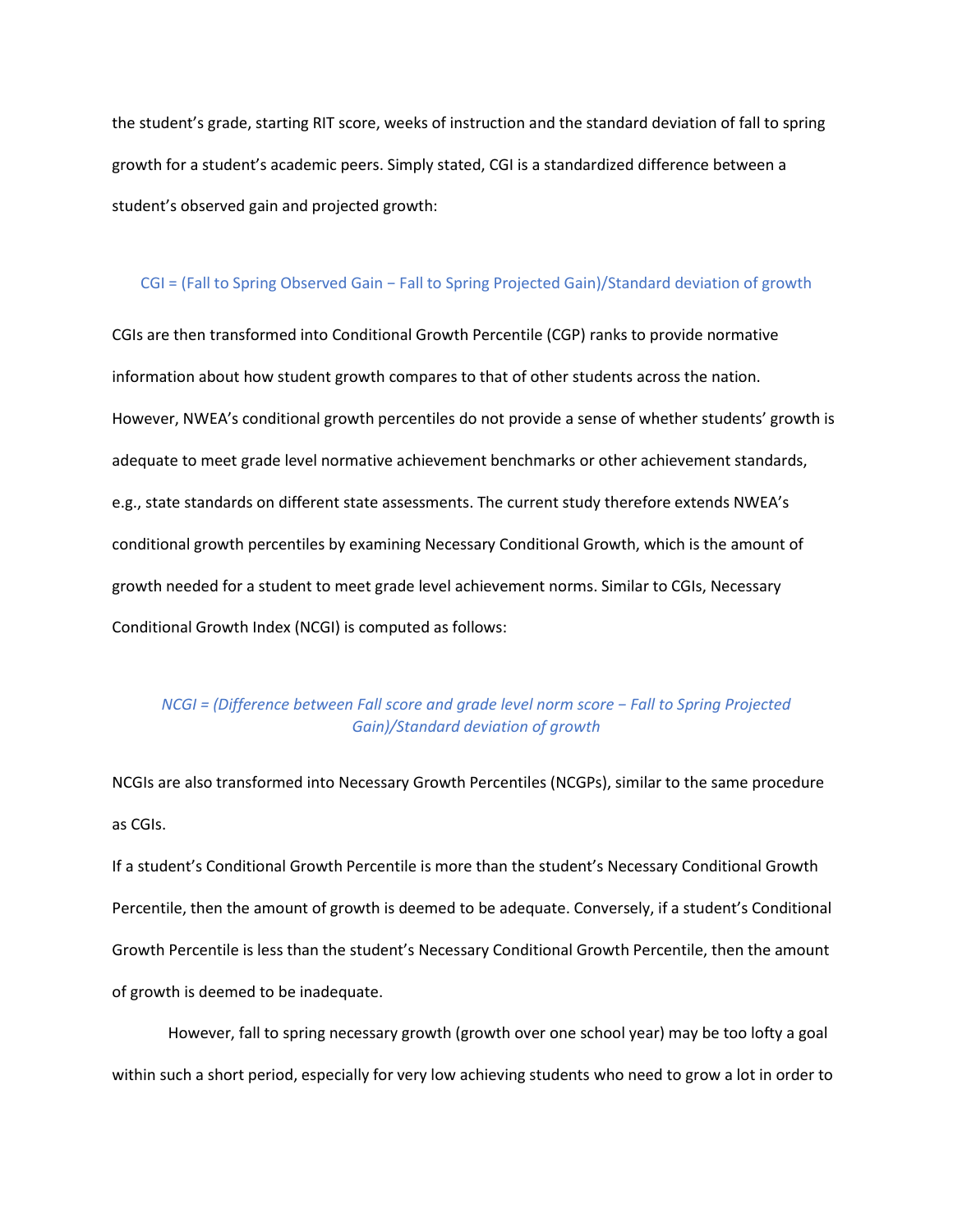reach achievement grade level norms or standards. This is why many test users have started to look at necessary growth over a longer period (e.g., three years) to allow some room or a longer runway for students to achieve growth that will lead to meeting the required achievement grade level norms or standards at the end of the third year. Unfortunately, three-year norms for NWEA's MAP assessment do not exist at the time of this publication.

This method allows for a scaling similar to Thum (2011), where, a proportion (lambda value) of the difference between a student's fall score and the grade level norm score is deemed to be reasonable. Thum (2011) proposed .7 or .8 as reasonable amounts of proportion of growth. For our empirical investigation we adopt .7 as a lambda value. The formula for calculating reasonable NCGI is as follows:

### *Reasonable NCGI = Lambda (Difference between Fall score and grade level norm score) − (Fall to Spring Projected Gain)/Standard deviation of growth*

#### **Analysis**

Projected Growth is the expected change in RIT score from one testing period to another. The expected score is derived empirically as the change in score for the median student out of a group of students who scored similarly in the past. Meeting Projected Growth can be operationalized as obtaining a change in RIT score greater than or equal to the projected growth value or as reaching a conditional growth percentile (CGP) >= 50. These measures are equivalent. NWEA sets the 'Projected Growth' score as the change in RIT that a student at CGP = 50 historically achieves.

Meeting Projected Growth does not mean, however, that growth is adequate. By adequate, we often mean at a pace that will enable a student to maintain an achievement benchmark or to reach the achievement benchmark in the future. The conditional growth percentile is not constructed with any direct reference to an achievement benchmark.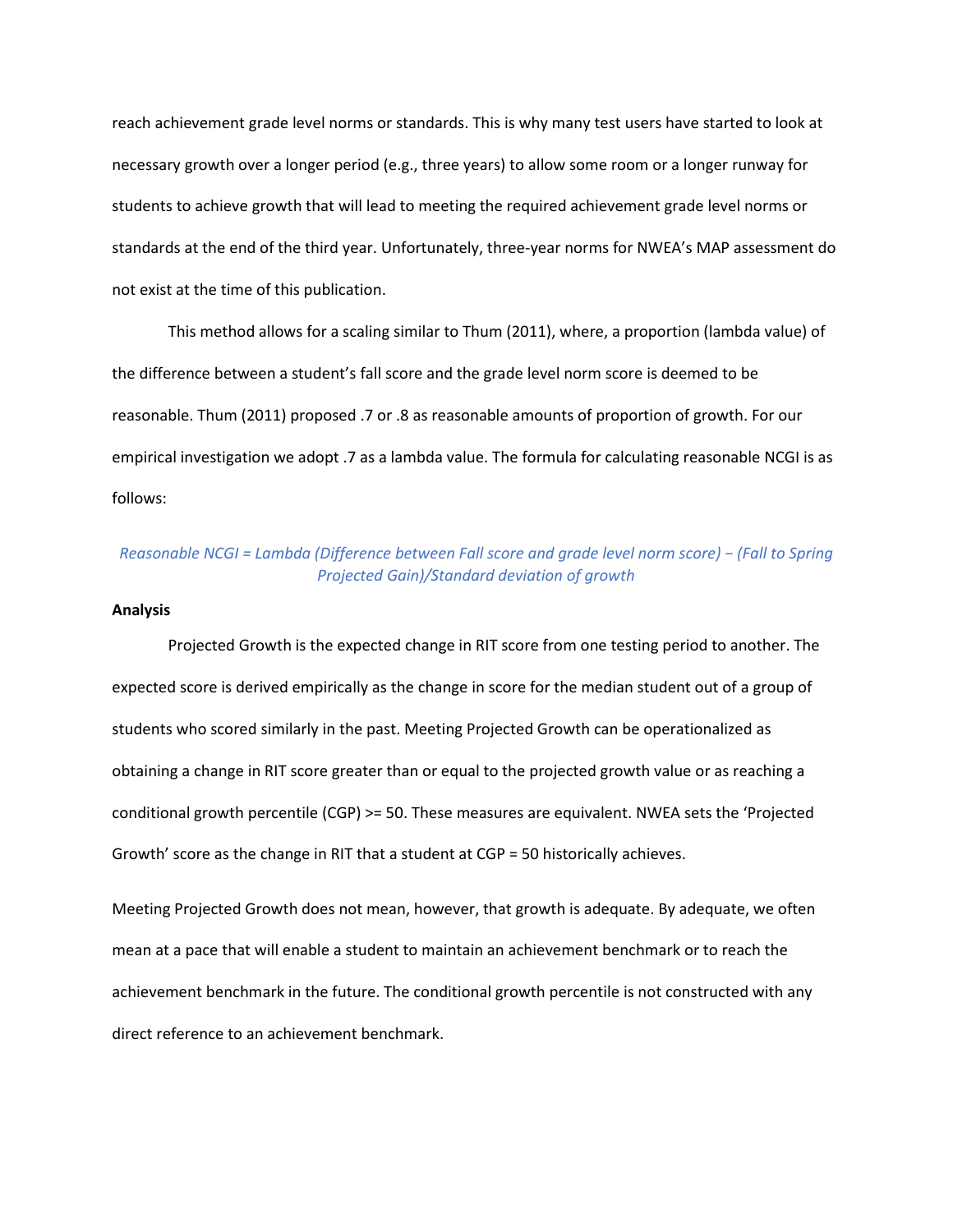The first goal of this analysis is to empirically test whether meeting the Projected Growth target leads to students maintaining or reaching the achievement benchmark. For this analysis, we will define the achievement benchmark as a student attaining a CGP of 50 or greater. As stated above, this is equivalent to obtaining a norm referenced RIT score (within-subject, within-grade). That is, the typical (median) score for a student in grade *g* for subject *s*.

The second goal in this analysis will be to empirically test whether meeting an alternative measure of growth (NCGP) leads to students maintaining or reaching the achievement benchmark. For this analysis, we will use a lambda value of 0.7 for NCGP. That is, roughly equivalent to saying a student reached 70% of the growth necessary to reach the benchmark in the corresponding school year.

Further, we define Weak-Start and Strong-Start as students who begin the school year with a Fall MAP score that is at or above the previous grade level's normative benchmark. We do this because we typically think about students belonging to one of two camps, students who are learning at an appropriate pace for their grade level, and students who are behind.

#### **Data Description**

The analytic sample for this project is NWEA MAP results from 2016-2017, 2017-2018, and 2018- 2019 school years for all schools in the portfolio of schools for a large mid-western charter school authorizer. The full sample contains 22,165 students in grades 3 through 8 for 41 schools. We want to analyze growth overtime. This requires that we restrict our sample to schools that are in the dataset for all three years. This results in 41 schools. We will restrict our analysis here to mathematics only. Restricting further for student's with observations in all three years leaves us with 3362 students in 33 schools. We further restrict for low counts within school. Four schools have less than ten students who have mathematics scores for all three years. Dropping these observations leaves us with 3344 students in 29 schools.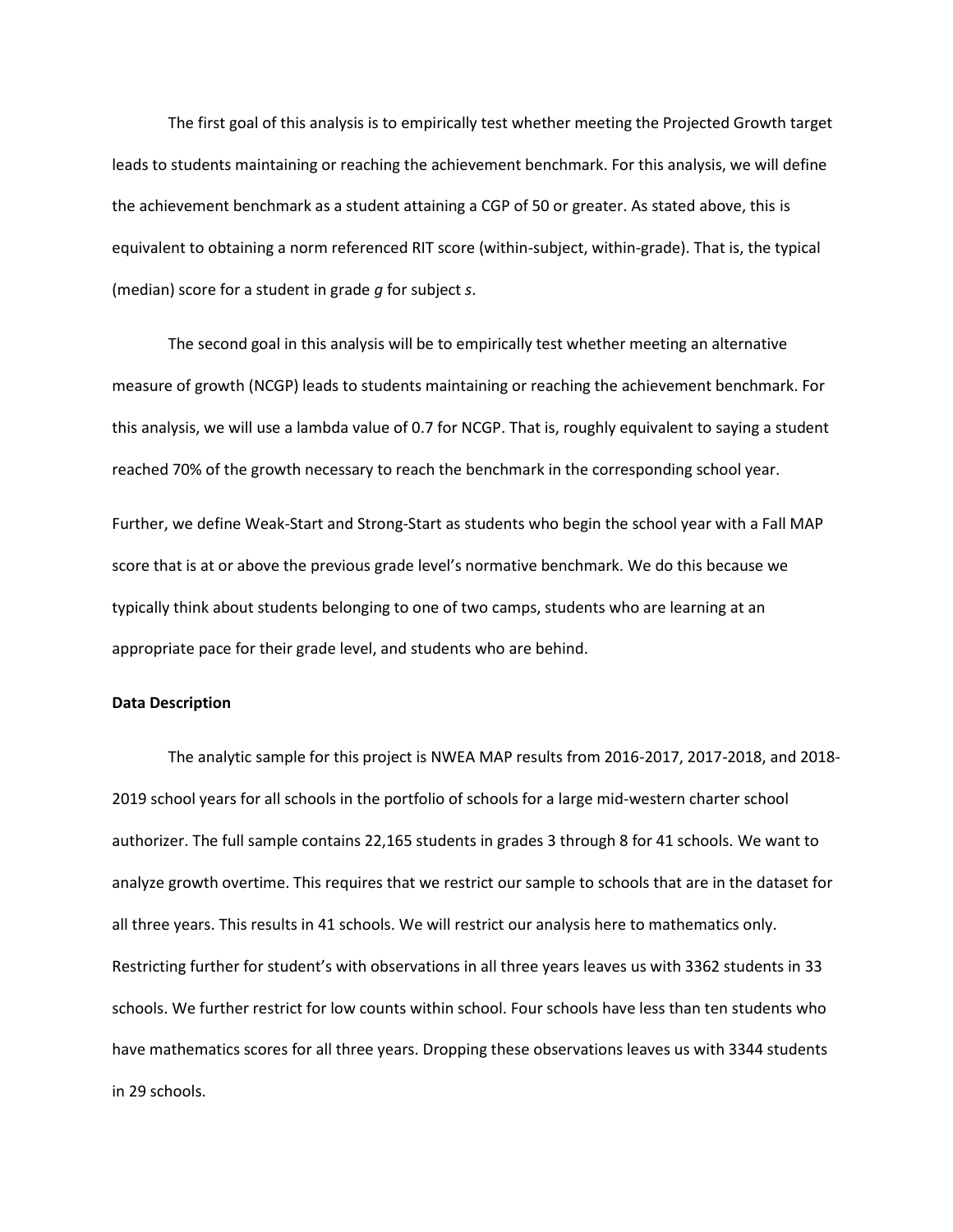#### **Cross-Section Analysis**

For Tables 1, 2, and 3 (in Appendix), Projected Growth is the growth measure of interest. For Strong-Start students, meeting Projected Growth (CGP >= 50) virtually ensures that the student will meet the benchmark that year. For Weak-Start students, meeting Project Growth means that the student meets the benchmark about 23 to 30 percent of the time.

We conduct the same cross-section analysis for the NCGP measure (Tables 4, 5, and 6). Again, Strong-Start students are basically ensured to meet the benchmark when they achieve the NCGP growth measure. For Weak-Start students, approximately 50% of students who meet the NCGP also meet the benchmark. This is an improvement over Projected Growth of more than 20 percentage points.

#### **Longitudinal Analysis**

In this longitudinal analysis, Strong-Start is defined as being at or above the previous grade's benchmark in the first year. Met the growth measure (Projected Growth or NCGP) is defined as meeting the growth measure in all three years. Finally, meeting the benchmark is defined as meeting the benchmark in the final year. Thus, we can track students' progress over three school years towards maintaining or attaining the achievement benchmark.

For Projected Growth (Table 7), we note that for students who have a Strong-Start in the first year and who meet Projected Growth for all three years, nearly all meet the achievement benchmark in the final year. For Weak-Start students, meeting Projected Growth in all three years means that 54.5% of students meet the benchmark.

For NCGP (Table 8), a slightly lower percentage of students (97.4%) of Strong-Start students meet the achievement benchmark. However, 89.7% of Weak-Start students meet the achievement benchmark if they also meet NCGP in all three years. Note also that 'false positives' (students who do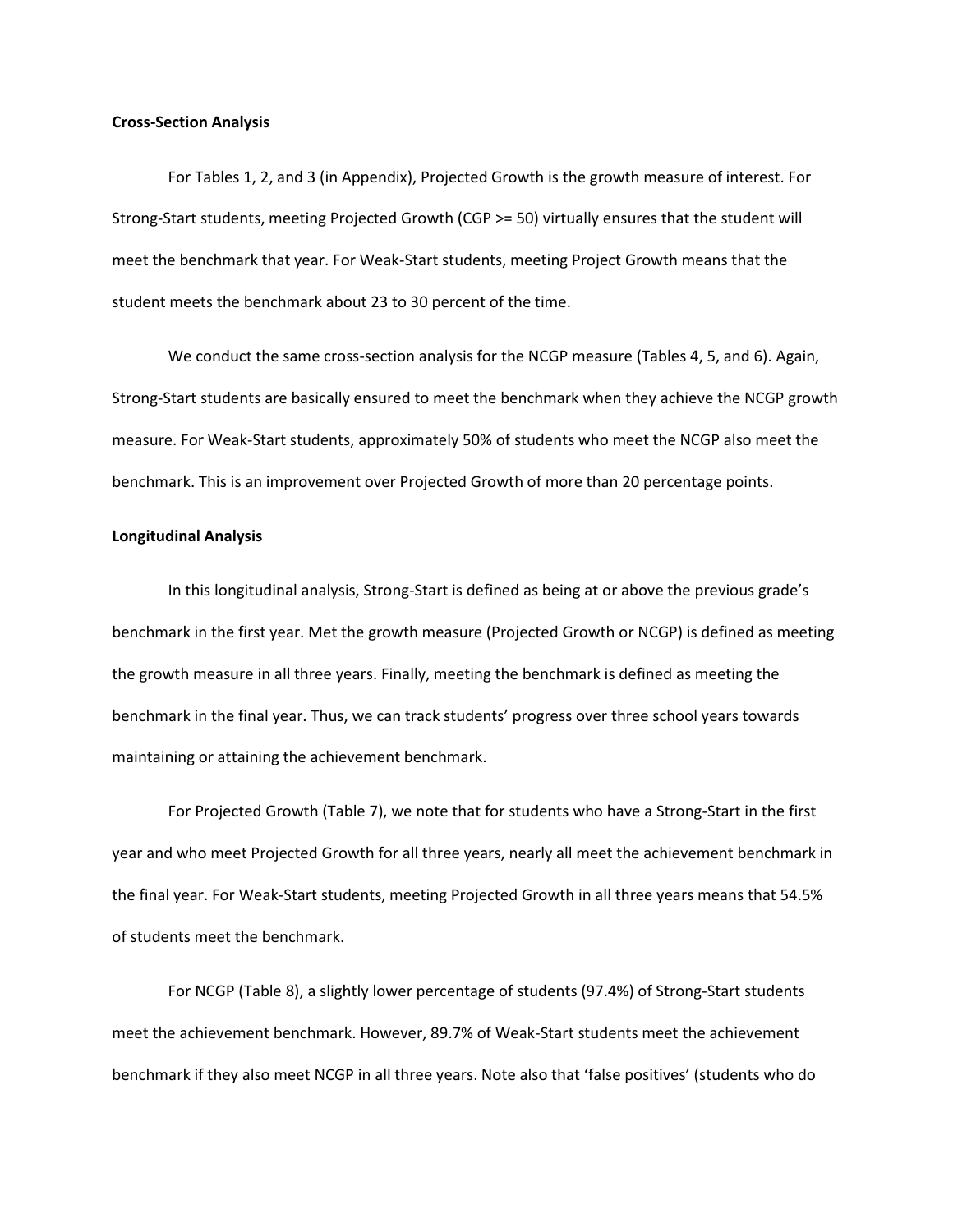not meet the growth measure) yet meet the achievement benchmark are lower for NCGP vs. Projected Growth.

#### **Sensitivity and Specificity**

We can borrow the ideas of sensitivity (true positive rate) and specificity (true negative rate) that are commonly employed in fields such as epidemiology and biostatistics to assess our measures of growth. Sensitivity refers to the ability of a test to correctly identify individuals with a certain condition. Specificity refers to the ability of a test to correctly identify individuals who do not have a certain condition. These concepts are often used to evaluate the predictive quality of machine learning algorithms and statistical models.

We define a positive test outcome as a student reaching the NCGP growth target in all three school years. That is, necessary growth becomes our 'test' that a student is growing at an adequate pace to reach the achievement benchmark. For Projected Growth, we use the same logic. True positives will then be students who meet the benchmark in the third year. Table 9 contains the sensitivity and specificity calculations for each test. The first two rows apply to all students in the sample. The last four rows report results conditional on students' starting point.

#### **Remarks and Conclusion**

We note that NCGP as a test of students reaching the achievement benchmark performs much better than Projected Growth. In particular, the sensitivity (true positive rate) of NCGP for Weak-Start students (low performers) is a full 20 percentage points higher than Projected Growth. We believe that this 70% NCGP growth target is a reasonable target for schools to set for their lower performing students. These empirical results suggest that achieving this target overtime improves the chances that these students will catch up. School level reporting of the proportion of students meeting NCGP takes on valuable meaning.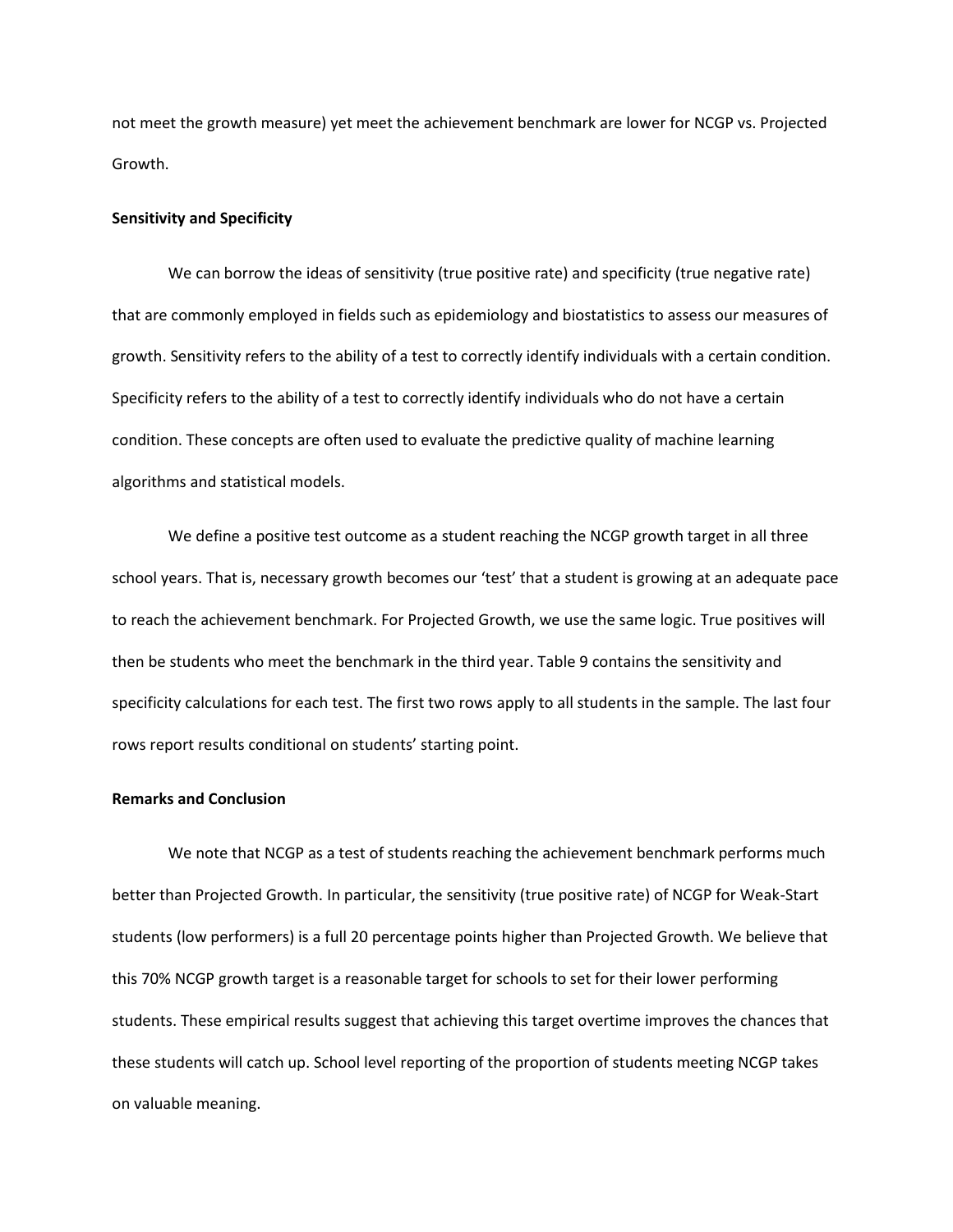In addition, the simplicity of aggregating this measure is appealing, especially to accountability bodies, such as, Charter School Authorizers. Performance reports that indicate the proportion of students who meet NCGP or who have met NCGP for consecutive years is simple to track and report. Improving this proportion becomes a reasonable target. More importantly, the need to connect norm based growth measures is increasingly in high demand now, especially due to the effects of the COVID-19 pandemic on learning. Student performance reports during the COVID-19 pandemic from Northwest Evaluation Association (Kuhfeld et al., 2020) and from Renaissance Learning (2020) show that there are significant learning losses due to the pandemic. As a result. Most accountability bodies will put more focus on growth in upcoming years, to ensure that students are quickly brought to pre-pandemic performance levels. It is therefore imperative to know how much growth it will take students to get back to required levels of achievement, e.g., state standards.

To demonstrate how the data can be used, figure 1 shows the distribution of students depending on where they started from and whether they met their projected growth using mathematics data from the 2018-2019 school year. When the amount of growth is set at 70% of the 'distance' between students' fall scores and the grade level normative scores it was observed that about 47% of the students met necessary growth. For all schools, the goal is to ensure that students who are already behind (low achieving students) are growing more in order to catch up. To that end, it is more concerning for educators when they observe that a school has a large percentage of weak start and low growth students (red section of the chart). Educators are encouraged to look for ways to push schools that have a lot of low achieving students to ensure that their students have more than projected growth (the blue section of the chart). Unfortunately, some students' achievement levels are way behind that even when they meet projected growth, they are not able to meet 70% of the distance to the target. Conversely, for schools with a lot of high achieving students, they are encouraged to make sure that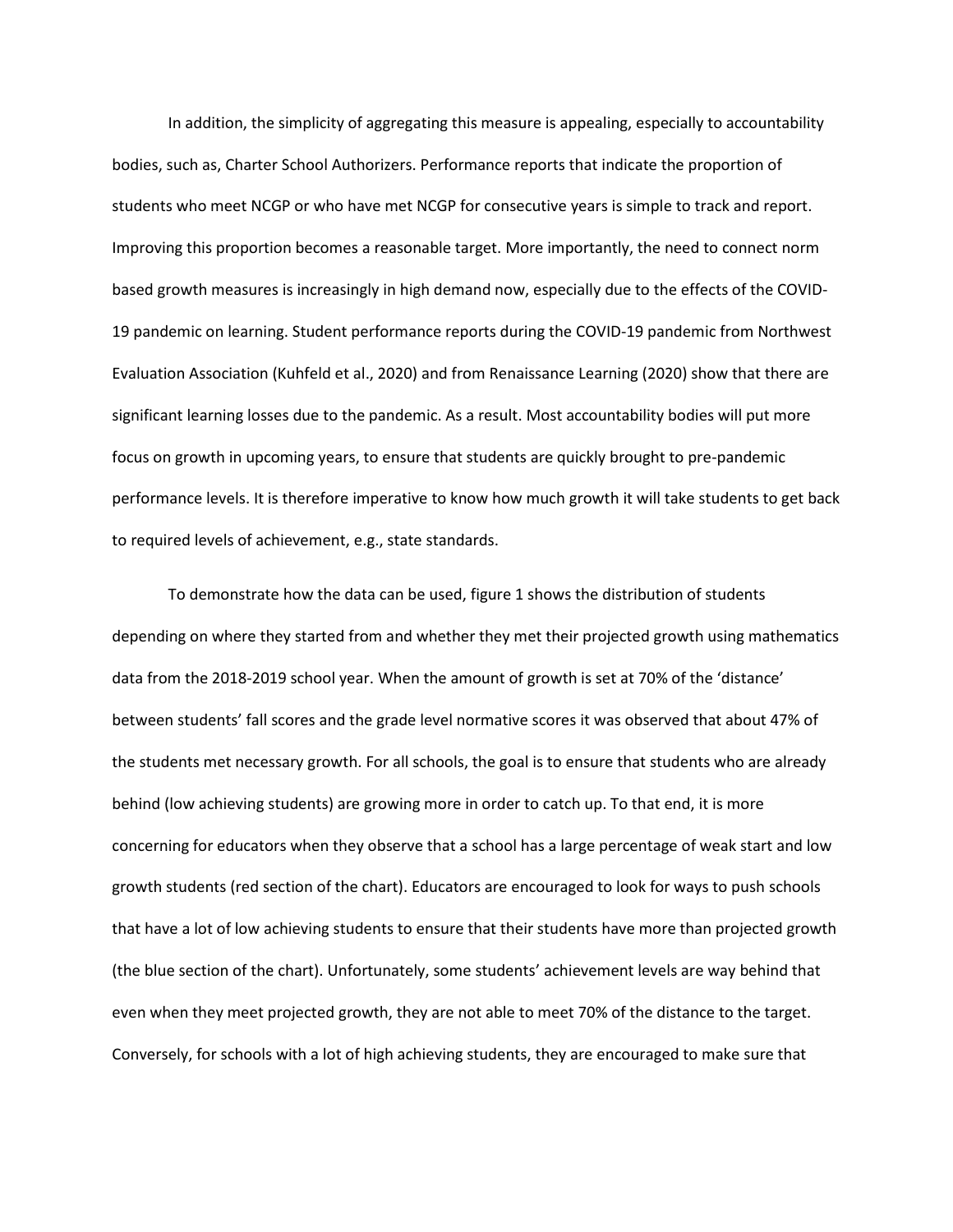their students are still making high growth to maintain their achievement levels – ensuring that they have few students in the yellow sections of the charts.



#### **Figure 1. Percent of students in different categories when the proportion of growth is 70%**

While an attempt has been made to connect growth to achievement (grade level performance on NWEA MAP tests), which is also normative in nature, there are two follow-up studies that could be done. First, because grade level achievement norms only show the average performance of a student in a specific grade level, there needs to be more research done to explore the specific skills that underline grade level normative performance. Second, the study could be expanded to use state assessment proficiency scores as a measure of achievement that can be connected to growth.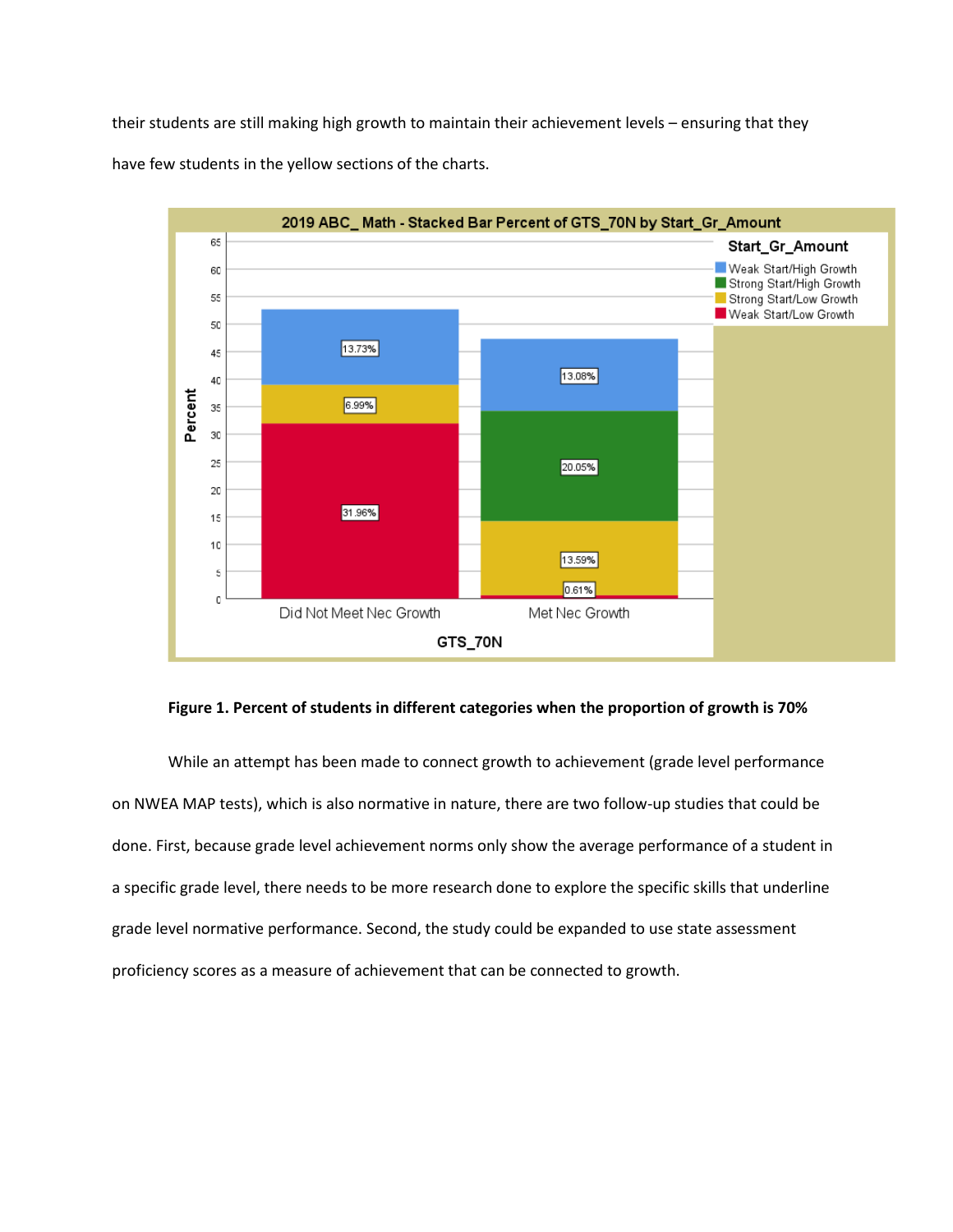### **APPENDIX**

### Table 1

# *Cross- Section Analysis for Projected Growth Using 2016-17 Mathematics Data*

| <b>Start</b> | <b>Projected Growth</b> | <b>Benchmark Not</b> | Met   | Sum   |
|--------------|-------------------------|----------------------|-------|-------|
|              |                         | Met                  |       |       |
| Weak         | Not Met                 | 100.0                | 0.0   | 100.0 |
|              | Met                     | 70.1                 | 29.9  | 100.0 |
| Strong       | Not Met                 | 35.1                 | 64.9  | 100.0 |
|              | Met                     | 0.0                  | 100.0 | 100.0 |

### Table 2

### *Cross- Section Analysis for Projected Growth Using 2017-18 Mathematics Data*

| <b>Start</b> | <b>Projected Growth</b> | <b>Benchmark Not</b> | Met   | Sum   |
|--------------|-------------------------|----------------------|-------|-------|
|              |                         | Met                  |       |       |
| Weak         | Not Met                 | 100.0                | 0.0   | 100.0 |
|              | Met                     | 72.3                 | 27.7  | 100.0 |
| Strong       | Not Met                 | 36.5                 | 63.5  | 100.0 |
|              | Met                     | 0.0                  | 100.0 | 100.0 |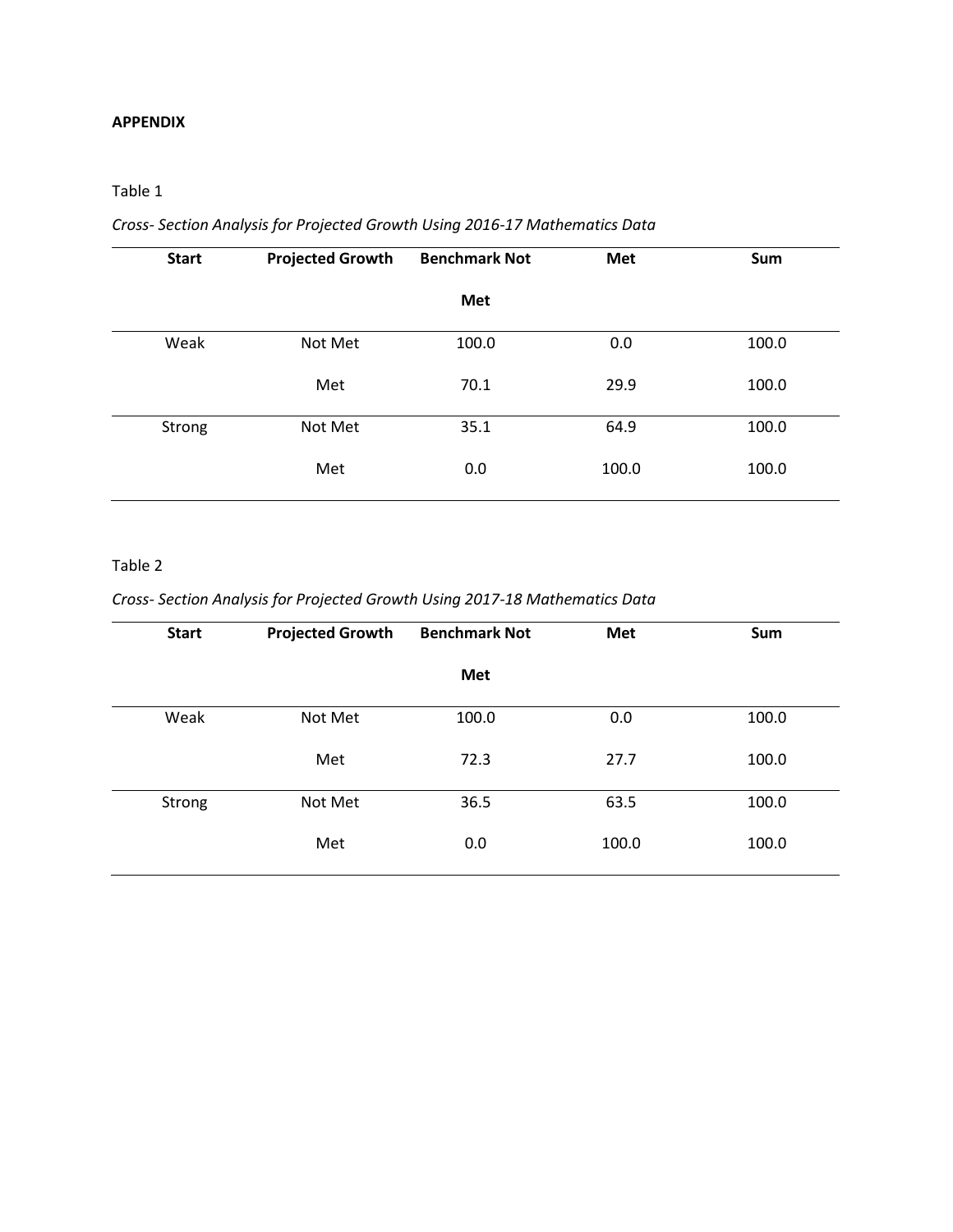# Table 3

| <b>Start</b> | <b>Projected Growth</b> | <b>Benchmark Not</b> | Met  | Sum   |
|--------------|-------------------------|----------------------|------|-------|
|              |                         | Met                  |      |       |
| Weak         | Not Met                 | 100.0                | 0.0  | 100.0 |
|              | Met                     | 76.8                 | 23.2 | 100.0 |
| Strong       | Not Met                 | 32.7                 | 67.3 | 100.0 |
|              | Met                     | 0.1                  | 99.9 | 100.0 |

# *Cross- Section Analysis for Projected Growth Using 2018-19 Mathematics Data*

### Table 4

### *Cross- Section Analysis for Necessary Growth Using 2016-17 Mathematics Data*

| <b>Necessary</b> | <b>Benchmark Not</b> | Met  | Sum   |
|------------------|----------------------|------|-------|
| Growth           | Met                  |      |       |
| Not Met          | 100.0                | 0.0  | 100.0 |
| Met              | 52.6                 | 47.4 | 100.0 |
| Not Met          | 89.4                 | 10.6 | 100.0 |
| Met              | 6.2                  | 93.8 | 100.0 |
|                  |                      |      |       |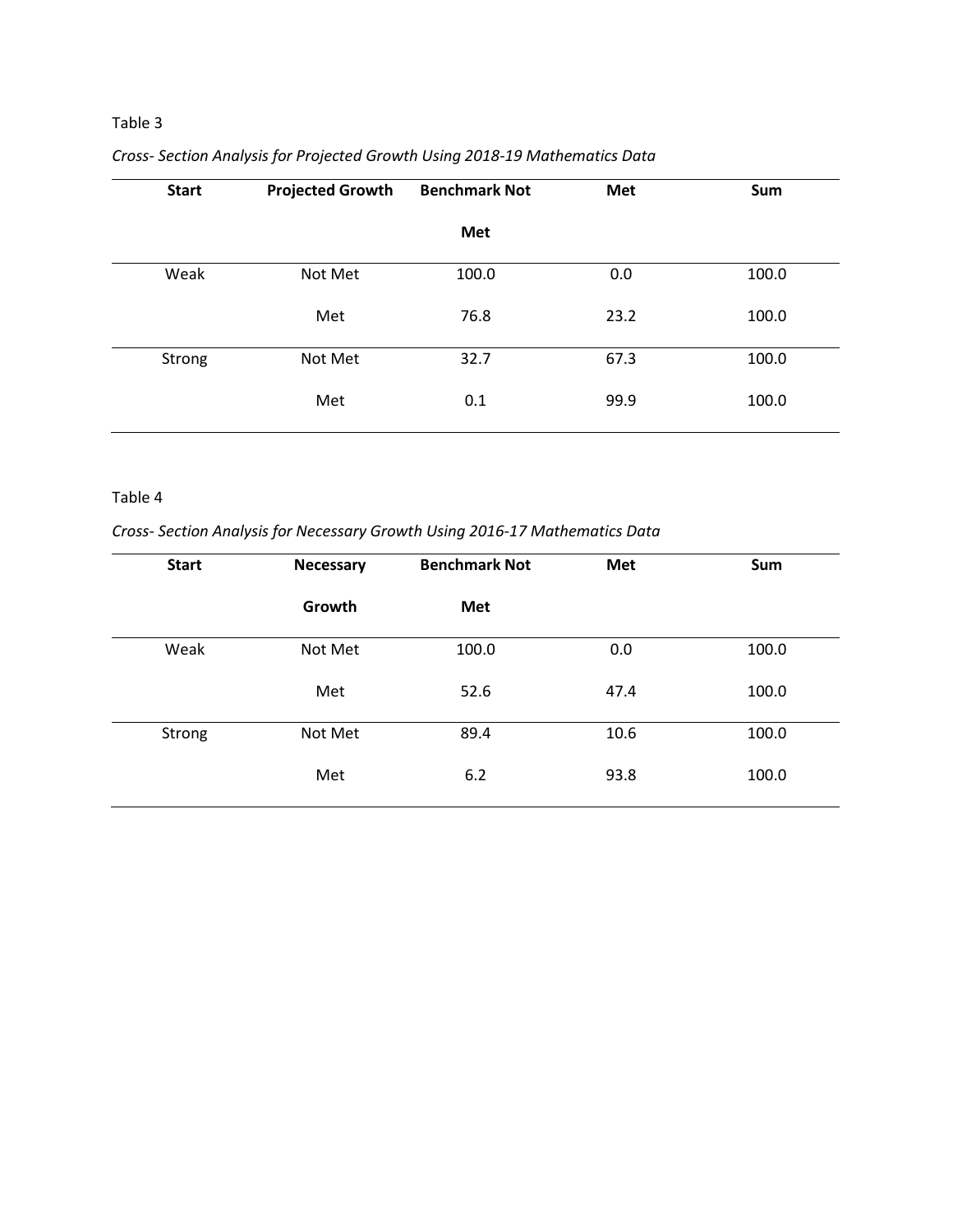# Table 5

| <b>Start</b> | <b>Necessary</b> | <b>Benchmark Not</b> | Met  | Sum   |
|--------------|------------------|----------------------|------|-------|
|              | Growth           | Met                  |      |       |
| Weak         | Not Met          | 100.0                | 0.0  | 100.0 |
|              | Met              | 46.1                 | 53.9 | 100.0 |
| Strong       | Not Met          | 86.6                 | 13.4 | 100.0 |
|              | Met              | 5.5                  | 94.5 | 100.0 |

# *Cross- Section Analysis for Necessary Growth Using 2017-18 Mathematics Data*

### Table 6

## *Cross- Section Analysis for Necessary Growth Using 2018-19 Mathematics Data*

| <b>Start</b> | <b>Necessary</b> | <b>Benchmark Not</b> | Met  | Sum   |
|--------------|------------------|----------------------|------|-------|
|              | Growth           | Met                  |      |       |
| Weak         | Not Met          | 100.0                | 0.0  | 100.0 |
|              | Met              | 47.2                 | 52.8 | 100.0 |
| Strong       | Not Met          | 68.2                 | 31.8 | 100.0 |
|              | Met              | 2.3                  | 97.7 | 100.0 |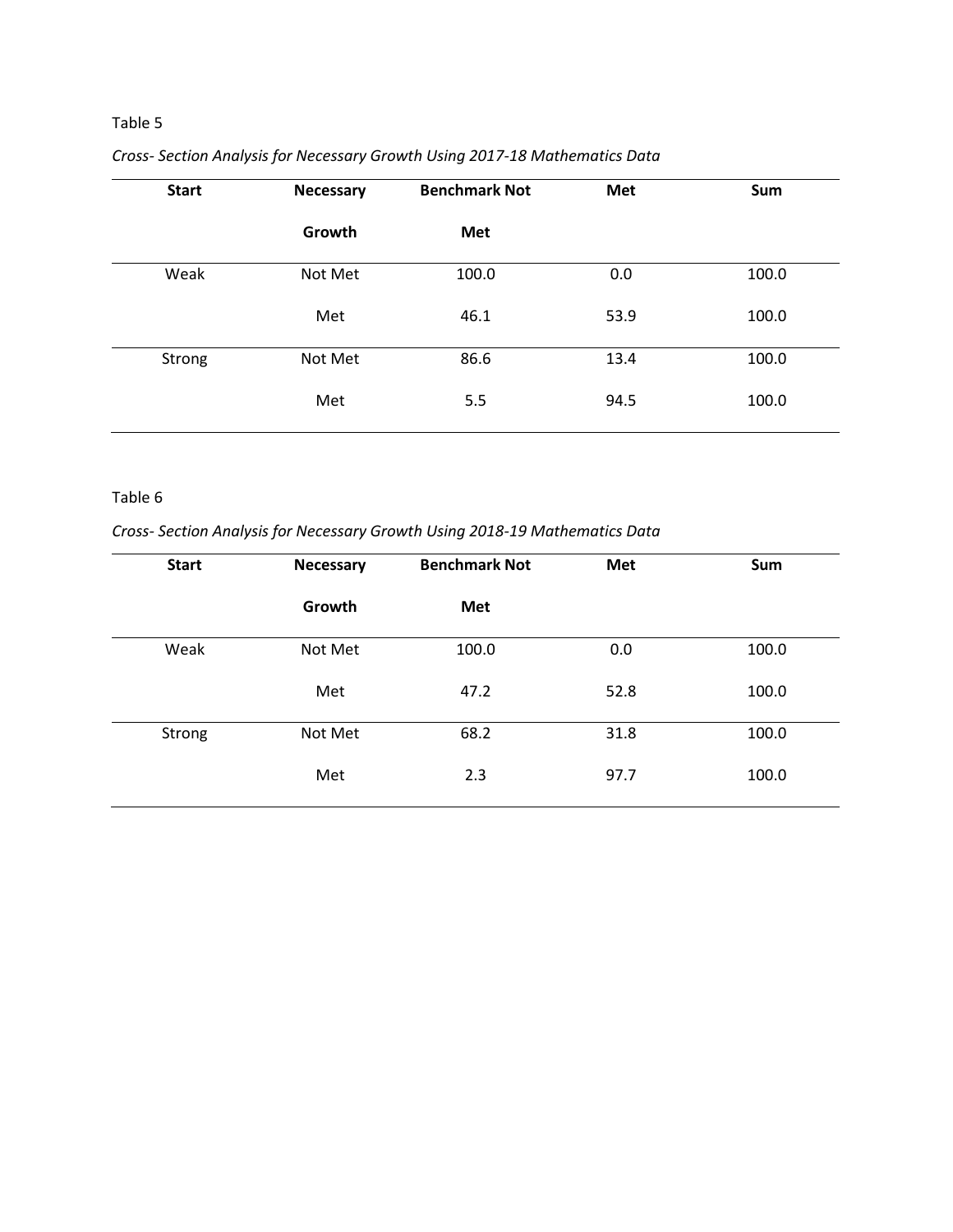### Table 7

# *Longitudinal Analysis for Projected Growth*

| <b>Start</b> | <b>Projected Growth</b> | <b>Benchmark Not</b> | <b>Met</b> | Sum   |
|--------------|-------------------------|----------------------|------------|-------|
|              |                         | Met                  |            |       |
| Weak         | Not Met                 | 85.4                 | 14.6       | 100.0 |
|              | Met                     | 45.5                 | 54.5       | 100.0 |
| Strong       | Not Met                 | 22.8                 | 77.2       | 100.0 |
|              | Met                     | 0.5                  | 99.5       | 100.0 |

#### Table 8

# *Longitudinal Analysis for Necessary Growth*

| <b>Start</b> | <b>Necessary</b> | <b>Benchmark Not</b> | Met  | Sum   |
|--------------|------------------|----------------------|------|-------|
|              | Growth           | Met                  |      |       |
| Weak         | Not Met          | 89.4                 | 10.6 | 100.0 |
|              | Met              | 10.3                 | 89.7 | 100.0 |
| Strong       | Not Met          | 49.2                 | 50.8 | 100.0 |
|              | Met              | 2.6                  | 97.4 | 100.0 |

Table 9

Sensitivity and Specificity Rates

| Group               | Test                    | Sensitivity | <b>Specificity</b> |
|---------------------|-------------------------|-------------|--------------------|
| All                 | Projected Growth        | 20.5        | 95.5               |
| All                 | Necessary Growth        | 68.9        | 97.9               |
| <b>Strong-Start</b> | Projected Growth        | 18.0        | 99.6               |
| <b>Strong Start</b> | Necessary Growth        | 77.0        | 91.4               |
| <b>Weak-Start</b>   | Projected Growth        | 27.2        | 94.9               |
| <b>Weak-Start</b>   | <b>Necessary Growth</b> | 47.6        | 98.8               |
|                     |                         |             |                    |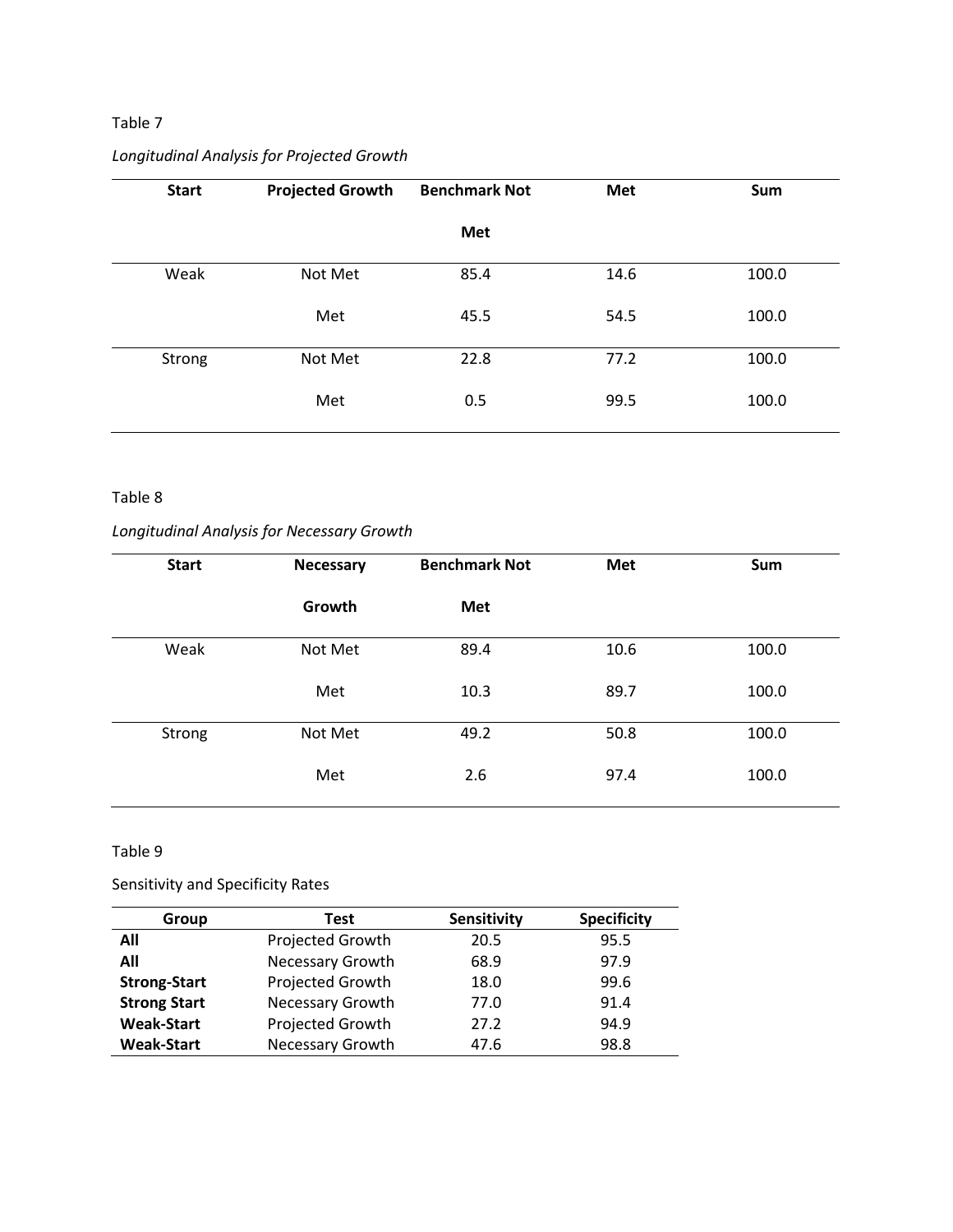#### **References**

Atteberry, A., & McEachin, A. (2020). Not Where You Start, but How Much You Grow: An Addendum to the Coleman Report. Educational Researcher. Advance online publication.

https:// doi.org/10.3102/0013189X20940304

- Betebenner, D. (2009). Norm- and criterion-referenced student growth. *Educational Measurement: Issues and Practice, 28*(4), 42-51.
- Betebenner, D. W., & Linn, R. L. (2010). Growth in student achievement: Issues of measurement, longitudinal data analysis and accountability. Retrieved from Center for K-12 Assessment and Performance Management Website:

[http://k12center.org/publications/next\\_gen\\_exploratory\\_seminar.html](http://k12center.org/publications/next_gen_exploratory_seminar.html)

- Bryk, A. S., & Raudenbush, S. W. (1988). Toward a more appropriate conceptualization of research on school effects: A three-level hierarchical linear model. American Journal of Education, 97(1), 65– 108.
- Ernst, J., & Wenning, R. (2009). Leave No Charter behind: An Authorizer Guide to the Use of Growth Data. Authorizing Matters. Issue Brief. *National Association of Charter School Authorizers*.
- Institute of Education Sciences-Statewide Longitudinal Data Systems Working Group (2012). Issues and Advice from the States: A Guide of the Statewide Longitudinal Data Systems Grant Program. Retrieved from National Center for Education Statistics Website: [http://nces.ed.gov/search/?output=xml\\_no\\_dtd&client=nces&site=nces&sitesearch=nces.ed.go](http://nces.ed.gov/search/?output=xml_no_dtd&client=nces&site=nces&sitesearch=nces.ed.gov%2Fprograms%2Fslds&q=advice+from+the+states&submit=Go)

[v%2Fprograms%2Fslds&q=advice+from+the+states&submit=Go](http://nces.ed.gov/search/?output=xml_no_dtd&client=nces&site=nces&sitesearch=nces.ed.gov%2Fprograms%2Fslds&q=advice+from+the+states&submit=Go)

Kuhfeld, M, Tarasawa, B., Johnson, A., Ruzek, I, & Lewis K. (2020). *Learning during COVID-19: Initial findings on students' reading and math achievement and growth.* NWEA.